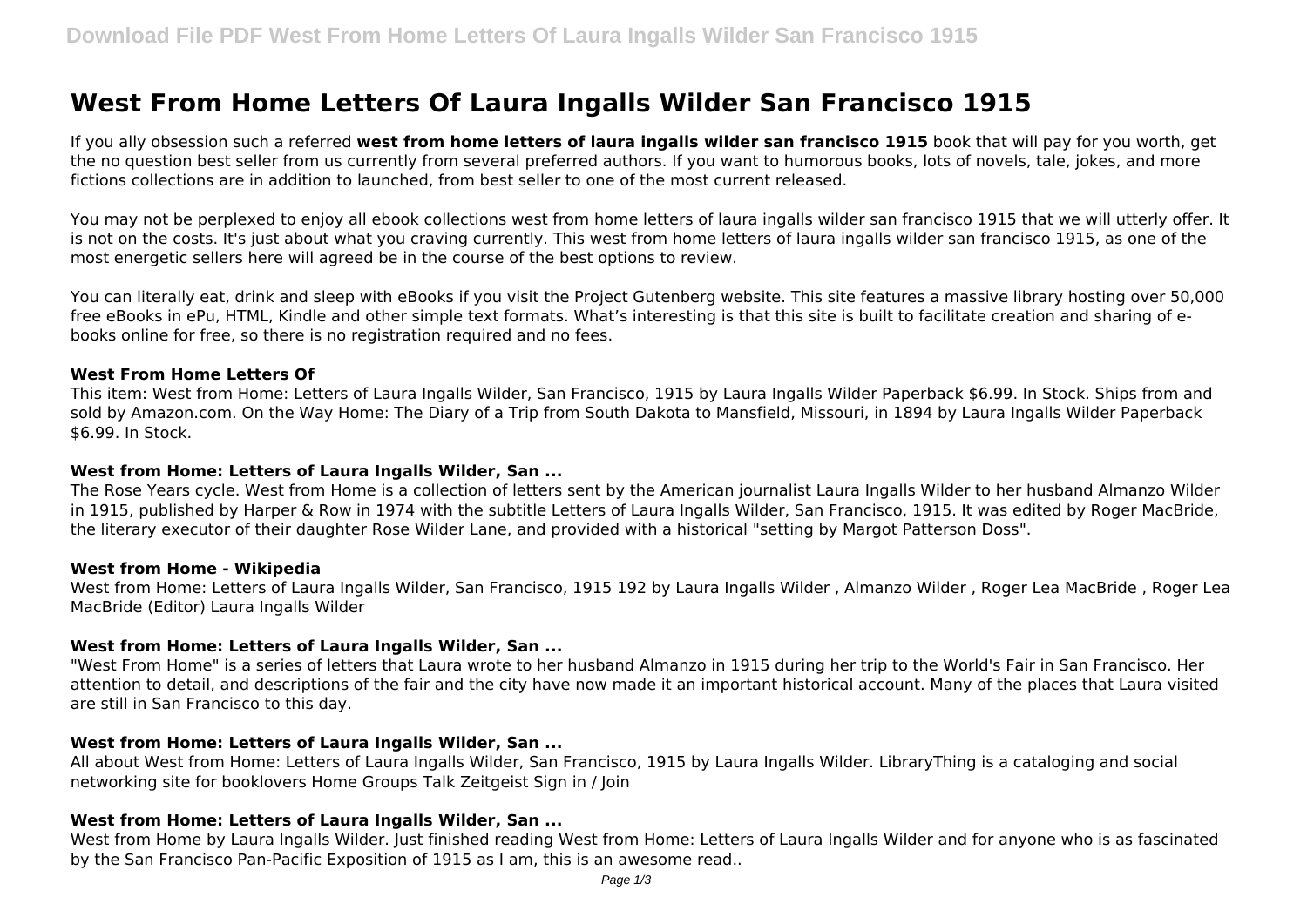# **Little House Nonfiction Ser.: West from Home : Letters of ...**

West from home : letters of Laura Ingalls Wilder to Almanzo Wilder, San Francisco, 1915. by. Wilder, Laura Ingalls, 1867-1957; Wilder, Almanzo. Publication date. 1974.

#### **West from home : letters of Laura Ingalls Wilder to ...**

West from Home: A Collection of Letters Laura Ingalls Wilder This book contains the letters of Laura Ingalls Wilder to her husband Almanzo Wilder when she was in San Francisco, 1915.

#### **West from Home: A Collection of Letters**

West From Home - Letters of Laura Ingalls Wilder San Francisco 1915, Vintage Correspondence Book, Edited by Roger Lea MacBride, 1974 BlackOctopusBooks. From shop BlackOctopusBooks. 5 out of 5 stars (382) 382 reviews \$ 35.00 FREE shipping Favorite Add to ...

# **Old west letters | Etsy**

A homeschool letter of intent is a form used to notify the department of education that a child will be homeschooled instead of attending a public or private educational institution. Generally, this letter, or notice, of intent is straightforward in regard to formatting and content. The parent or guardian of the child usually writes this letter (and quite often teaches the child as well) and ...

# **Free Homeschool Letter of Intent - Word | PDF | eForms ...**

The West from Home: Letters of Laura Ingalls Wilder to Almanzo Wilder lesson plan contains a variety of teaching materials that cater to all learning styles. Inside you'll find 30 Daily Lessons, 20 Fun Activities, 180 Multiple Choice Questions, 60 Short Essay Questions, 20 Essay Questions, Quizzes/Homework Assignments, Tests, and more.

# **West from Home: Letters of Laura Ingalls Wilder to Almanzo ...**

"West from Home: Letters of Laura Ingalls Wilder to Almanzo Wilder, San Francisco 1915" is a nonfiction work comprised of 124 pages. The book is a series of letters from Laura Ingalls Wilder to her husband, Almanzo "Manly" Wilder as she traveled from Missouri to San Francisco in 1915 to visit their only daughter, Rose Wilder Lane.

# **West from Home: Letters of Laura Ingalls Wilder to Almanzo ...**

West of Home is a series of letters that Laura wrote to Almanzo while she was visitng Rose Wilder Lane in 1915 San Fransisco. Due to the farm, it was decided that Almanzo would stay at home while Laura went out for a long visit with Rose. Laura wrote in great detail of all the happenings.

# **West from Home: Letters of Laura Ingalls... book by Laura ...**

West from Home: Letters of Laura Ingalls Wilder, San Francisco, 1915 Laura Ingalls Wilder. 4.8 out of 5 stars 137. Paperback. \$6.99. Little House on Rocky Ridge (Little House Sequel) Roger Lea MacBride. 4.7 out of 5 stars 78. Paperback. \$9.59.

# **On the Way Home: The Diary of a Trip from South Dakota to ...**

Get this from a library! West from home : letters of Laura Ingalls Wilder, San Francisco, 1915. [Laura Ingalls Wilder; Almanzo Wilder; Roger Lea MacBride] -- A selection of letters by Laura Ingalls Wilder to her husband in which she describes the highlights of her visit to the west coast in 1915.